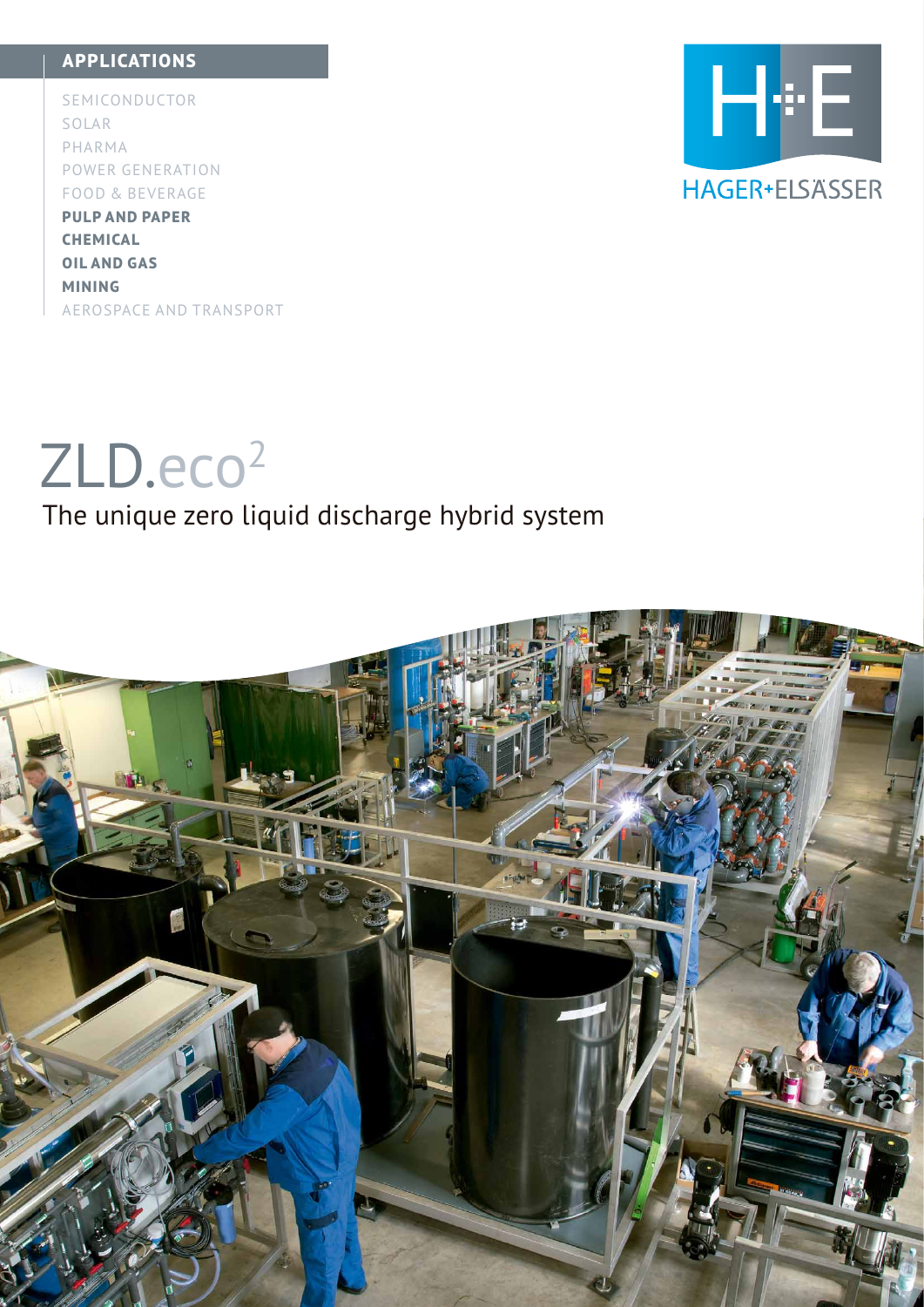

# ZLD done right.

*Under the brand name ZLD.eco2 HAGER + ELSÄSSER has developed an innovative combination of methods to completely eliminate liquid waste, also known as Zero Liquid Discharge, with their cooperation partner MFT GmbH from Cologne.*

he particular advantage is the reduction in both the investment and the operating costs compared to standard methods for zero liquid discharge. The main contribution to these savings are created by the high pressure reverse osmosis stage: The resulting parameters allow a size reduction of T

the eveporator.  $ZLD.eco<sup>2</sup>$  is especially interesting for the oil and gas, mining and chemical industries and, beyond that, for companies and corporations that need full recycling of materials at their production sites due either to legal requirements or specific circum stances.

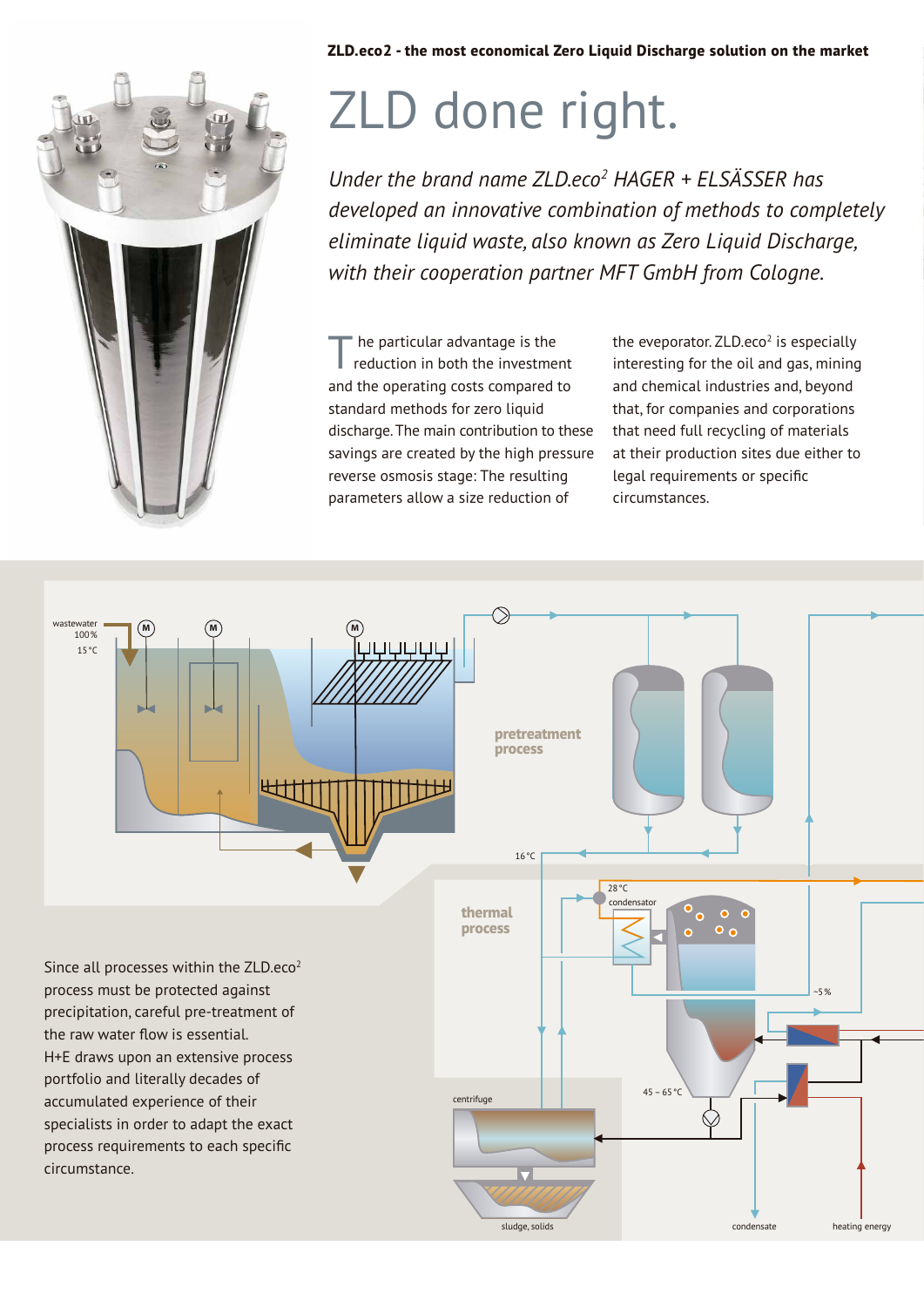

Left side: High-pressure module as a central element for the high pressure process within ZLD.eco<sup>2</sup>

#### Left:

Manufacturing of the membrane elements for the circular disc module for the high pressure reverse osmosis from ZLD.eco2

The prepared waste water then passes through the three steps of the  $ZLD.eco<sup>2</sup>$ process, of which two regular lowpressure reverse osmosis steps are the first. While the resulting permeate flows into a tank for further processing, the intercepted concentrate enters the high-pressure part of the system.

In the second stage the pressure is increased to about 200 bars in a special high-pressure reverse osmosis stage, resulting in further concentration of the pollutants in the remaining waste water. The extreme pressure results in a significant increase in the temperature of the liquid.

This is used to advantage by the third stage of ZLD.eco<sup>2</sup> technology. The evaporator stage takes the preheated concentrate, further concentrates it under vacuum in a "flasher-like" system and creates a solid product via the docked centrifuge. Optionally, a separate vacuum dryer can be connected downstream.